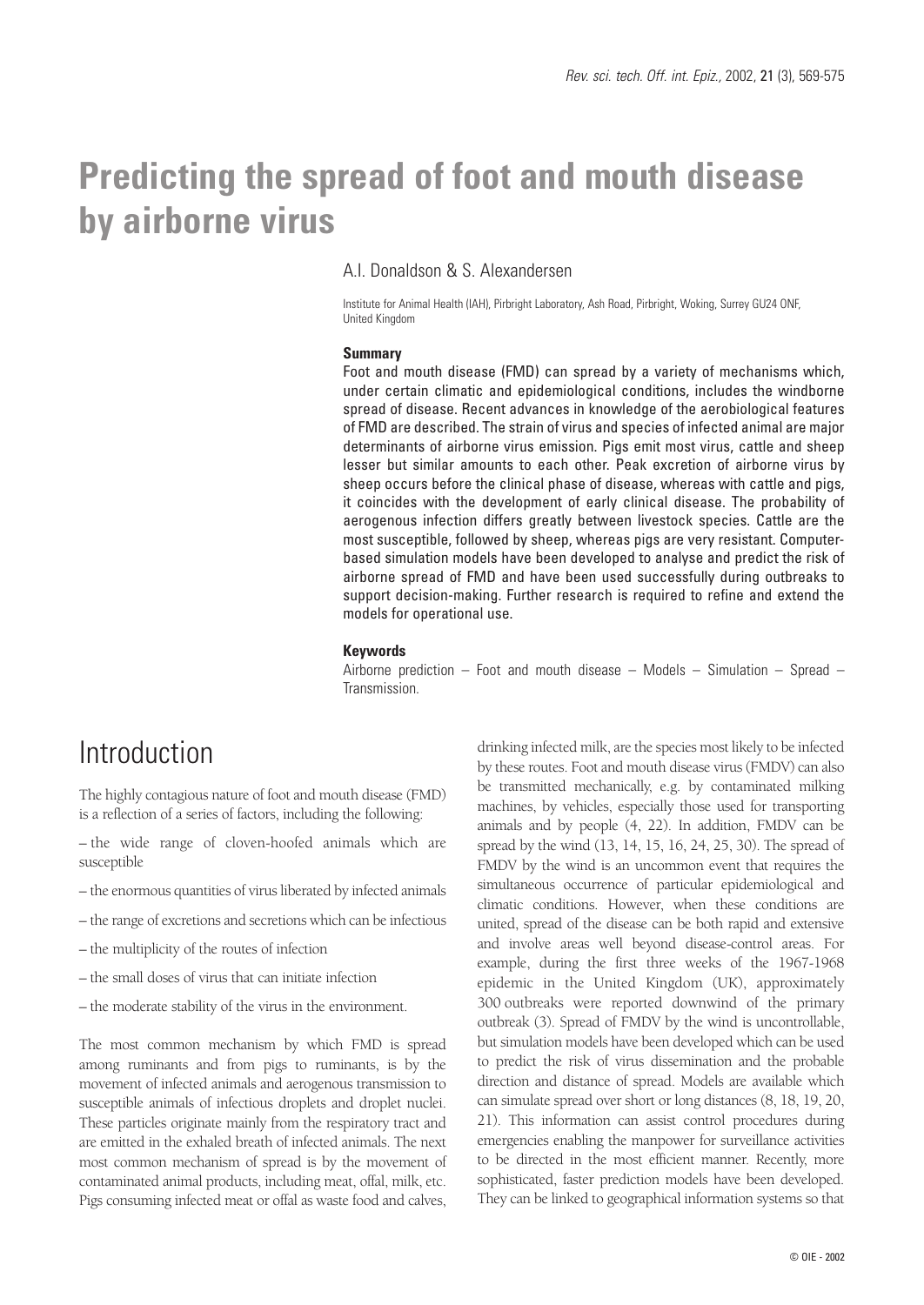the predicted plumes can be displayed in a format that is easily analysed and interpreted (25, 26).

This paper discusses the significance of data from recent investigations of the aerobiology of FMD and their relevance to the simulated modelling of airborne spread of the disease.

## **Results**

### **Minimum dose of airborne virus to infect pigs**

The data for the minimum infectious doses of airborne FMDV for different species during a 24-hour exposure period have been summarised previously (25). The data have been reevaluated for pigs because the published results were based on the use of artificially generated aerosols and a relatively insensitive virus assay system (29). Earlier studies on the quantities of airborne virus excreted by infected animals were also extended by including additional strains of FMDV. Initially, findings showed that an airborne dose of more than 800 50% tissue culture infectious dose (TCID $_{50}$ ) of the O<sub>1</sub> Lausanne strain was required to establish infection and disease, i.e. 50% minimum infectious dose  $(MID_{50})$ , in a pig. Further studies indicated that this initial estimate of 'above' 800  $\text{TCID}_{50}$ had probably been under-estimated and that the actual dose might be as high as  $6,000$  TCID<sub>50</sub>. A dose of approximately 650 TCID $_{50}$  of the O South Korea (SKR) 2000 strain failed to infect any pigs. When a series of pigs were exposed for 24 h-48 h periods to natural aerosol doses of approximately 50 TCID $_{50}$  per minute of the type O UK 2001 virus or to 130 TCID $_{50}$  per minute of a C Noville virus, only one pig exposed to the C Noville virus developed a transient antibody reaction (subclinical infection). These results confirmed previous findings that pigs are very resistant to infection by airborne FMDV when compared to cattle and sheep.

The collection of air samples near pigs experimentally infected with the strains mentioned above showed that the peak amount of virus (in TCID<sub>50</sub>) emitted per pig per 24 h was  $10^{5.8}$  for O South Korea 2000,  $10^{6.1}$  for O UK 2001,  $10^{6.4}$  for O Lausanne and 107.6 for C Noville (1, 2; Alexandersen *et al.*, unpublished results). By contrast, an earlier paper records that a strain of C Noville virus was excreted at levels of up to  $10^{8.6}$ (7).

### **Characteristics of airborne virus excretion**

Cattle and pigs affected by FMD emit airborne virus for a period of four to five days while sheep can excrete the virus for up to seven days. Cattle and pigs excrete maximally during the early acute stages of the disease, i.e. around the time when vesicles first appear, however, sheep behave differently with maximum airborne virus emission occurring for one to two days before the onset of clinical disease. Pigs are by far the most potent emitters of airborne virus (5, 7, 23). Cattle and sheep excrete similar amounts of airborne virus but in significantly less

quantities than pigs. As mentioned previously, the strain of virus influences the amount of airborne virus excreted by the various species and also the difference between pigs and sheep/cattle. With some strains, the quantitative difference between pigs and cattle/sheep can be several thousand-fold while with others this difference is not more than 1/60th of the amount excreted by a pig  $(1, 2, 5, 23)$ . Examples of these variations are given in Table I.

#### **Table I**

**Peak amount of airborne foot and mouth disease virus emitted in 24 hours by an infected pig (90 kg-100 kg), sheep (30 kg-40 kg) or heifer (approximately 200 kg)**

| <b>Species</b> | <b>Strain of virus</b> | Amount (log TCID <sub>50</sub> (a)/24 h) |
|----------------|------------------------|------------------------------------------|
| Pig            | C Noville              | 8.6 <sup>(b)</sup>                       |
| Pig            | 0 UK 2001              | 6.1 $(c)$                                |
| Heifer         | 0 UK 2001              | $4.3^{(c)}$                              |
| Sheep          | 0 UK 2001              | 4.3 <sup>(c)</sup>                       |

a)  $TCID_{50} = 50\%$  bovine thyroid tissue culture infectious dose

b) The values for this virus are used as a 'worst case scenario' in the virus production

model (7, 25; Alexandersen *et al.*, unpublished results)

c) (2, 10; Alexandersen *et al.*, unpublished results)

Airborne virus is excreted mainly in the exhaled breath of infected animals as droplets and droplet nuclei originating from the upper and later from the lower respiratory tract (6). The precise details of the mechanism of release have not been determined.

### **Risk of infection to different species**

The  $MID_{50}$  data were used to estimate the concentration of airborne virus within a plume required to infect different species during a 24-h exposure period (Table II). However, the data for cattle and sheep were derived from short-term

#### **Table II**

**Minimum doses of airborne foot and mouth disease virus required to infect different species during a 24-hour exposure period (a)**

| <b>Species</b> | Minimal dose (a)<br>$TCID_{50}$ <sup>(b)</sup> | $m^3/24 h^{(c)}$ | Inhalation rate Threshold concentration<br>to infect (TCID $_{50}$ /m <sup>3</sup> ) |
|----------------|------------------------------------------------|------------------|--------------------------------------------------------------------------------------|
| Heifer         | 10                                             | 150              | 0.07                                                                                 |
| Pig            | >800                                           | 50               | $>16^{(d)}$                                                                          |
| Sheep          | 10                                             | 15               | n 7                                                                                  |

a) The dose to infect a heifer and a sheep is given as the 'minimal' dose to cause clinical disease (9, 12) while the dose for a pig is given as the 50% minimal infectious dose to cause clinical disease. These are not absolute quantities but represent low probabilities of infection. Doses below a 'minimal' dose could possibly be infectious if a large number of cattle or sheep were exposed (27). Pigs are relatively resistant to airborne infection (1, 2) so fractions of a 'minimal' dose are unlikely to infect that species

b)  $TCID_{50} = 50\%$  bovine thyroid tissue culture infectious dose

c) Average inhalation rate of a 90 kg-100 kg pig, 40 kg-80 kg sheep and 500 kg-700 kg heifer (28, 1)

d) Experimental data suggest that a concentration of at least 1,000 50% tissue culture infectious dose  $(TCID_{50})/m^3$  is required to infect a pig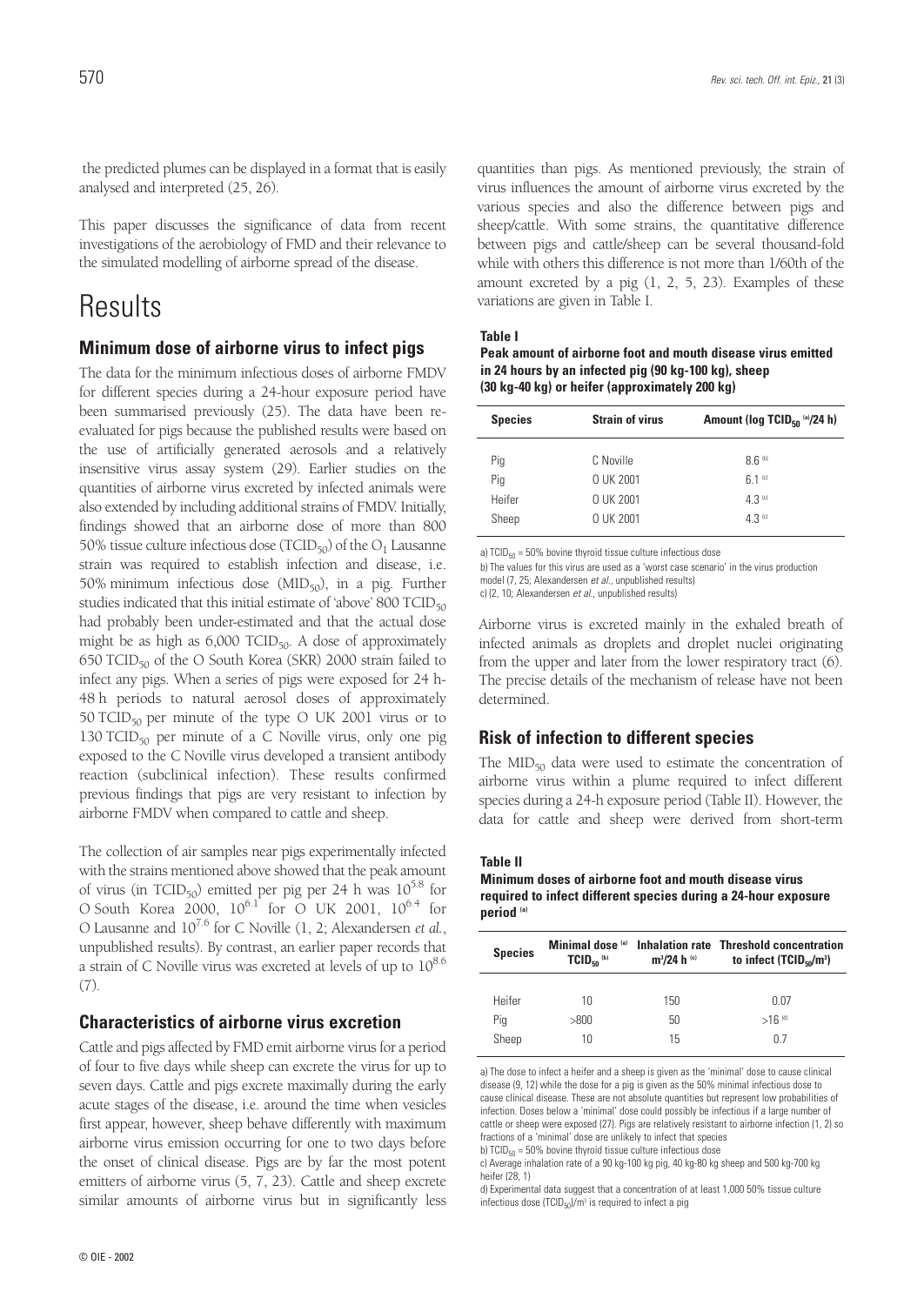exposure periods and it cannot be assumed that these can be extrapolated to 24-h averages. Data generated from the longterm exposure of pigs, however, indicate that the minimum concentration required to infect this species is even higher than that predicted from short-term experiments, i.e. concentration of virus above  $1,000$  TCID<sub>50</sub>/m<sup>3</sup> (10).

### **Operational use of simulation models**

The input data for the models which generate the simulated plumes of airborne virus from infected premises are derived from a virus production model (VPM). The VPM uses as input data the number of animals with vesicular lesions on the holding, the species affected and the age of their lesions (25). In the absence of information about the aerobiological characteristics of the causal virus, a 'worst case scenario' can be assumed until specific data is obtained. Such a 'worst case scenario' will show all the areas at risk downwind and will, if the causal virus is excreted at very high levels, be of immediate operational value. When specific data on the causal virus becomes available, the predictions can be adjusted to give a 'most likely scenario'.

All of the airborne spread prediction models require meteorological data, either recorded from meteorological stations or derived from numerical weather prediction models, such as the High Resolution Limited Area Model in Denmark (25). Many countries record meteorological data hourly. Ideally, actual observed meteorological data from sites within 5 km-20 km (or less) of the source premises should be used. The number of animals at the source, the virus strain and species affected have a significant effect on the distance that a plume of virus can travel and still be infectious. Hypothetical examples of the predicted distances of spread when animals were infected with either the C Noville strain (25) or the UK 2001 strain (11) have previously been provided. The distances were estimated using the local scale model Rimpuff produced in Denmark (19, 20). The much shorter distances given in the second example (11) were due to the lesser amounts of airborne virus emitted by animals infected with the UK 2001 virus (Table I). In both examples, the meteorological and topographical conditions assumed were those which were most favourable for the airborne dispersion of FMDV (13, 14, 26). The simulations did not include the effect of topographical features, such as hills and mountains, which would cause a plume to deviate, nor structures, such as urban areas and forests, which would cause turbulence and a dilution of the particle concentration. These effects would reduce the distance of transmission (24). By contrast, the distances of spread could have been underestimated if fractions of a minimal infectious dose infected animals downwind (11). Therefore, the distances of spread predicted by the model are estimates and a variability of up to ten-fold should be included for measurement of virus concentrations, resulting in an approximate three-fold variability of the distances predicted. Consequently, in a 'worst case scenario', the plume generated by 1,000 infected pigs

could infect cattle as far away as 20 km-300 km and sheep up to 10 km-100 km. However, pigs would only be at risk if they were less than 1 km from the source. If 100 pigs were infected, they could transmit sufficient virus to infect cattle, the species most susceptible to airborne infection (9), up to 6 km-90 km away. One hundred affected cattle or sheep could generate a plume capable of infecting cattle located less than 1 km away. The lower value in each distance prediction was estimated using the airborne excretion values for the UK type O 2001 virus while the higher value was estimated using the data obtained with the C Noville virus.

### Discussion

Foot and mouth disease is one of the most contagious diseases known to human and veterinary microbiology and is the single most important constraint to international trade in livestock and animal products. In the event of an outbreak, the prevention of the development of an epidemic requires rapid reporting, accurate diagnosis and speedy implementation of control and eradication measures. The difficulty of ensuring that these actions are completed rapidly and the devastating consequences which can result if they are not, makes FMD greatly feared by farmers, the livestock industry and state Veterinary Services.

Foot and mouth disease is a difficult disease to eradicate because of its contagious nature and the variety of mechanisms by which the virus can be transmitted. When an outbreak occurs in a country or zone normally free from the disease, the traditional response is to apply the so-called 'stamping-out' policy. This entails the slaughter of all the affected and incontact cloven-hoofed animals on the infected holding and the disposal of the carcasses by burning, burial or rendering. Simultaneously, quarantine measures are imposed on the livestock in the surrounding area and vehicles and people are disinfected before they leave the control area. The effective application of these measures should prevent further spread by the movement of infected livestock, animal products, vehicles or people. However, these strategies leave open the possibility of spread by uncontrollable mechanisms which include the airborne transport of virus particles (droplets and droplet nuclei) by the wind and possibly, transmission by wildlife, either mechanically or following infection. Airborne spread is the most important mechanism of uncontrollable spread and although this is not a common event, when it occurs the speed and extent of spread can be spectacular (3, 8, 13, 14, 15, 16, 24, 30). Most commonly, the pattern of airborne spread is from pigs at source to cattle downwind. This reflects the vast quantities of airborne virus emitted by infected pigs and the extreme susceptibility of cattle to aerogenous infection (2, 5, 7, 9, 12, 23).

The topographical and climatic factors which favour airborne spread are a flat terrain, high humidity, low precipitation and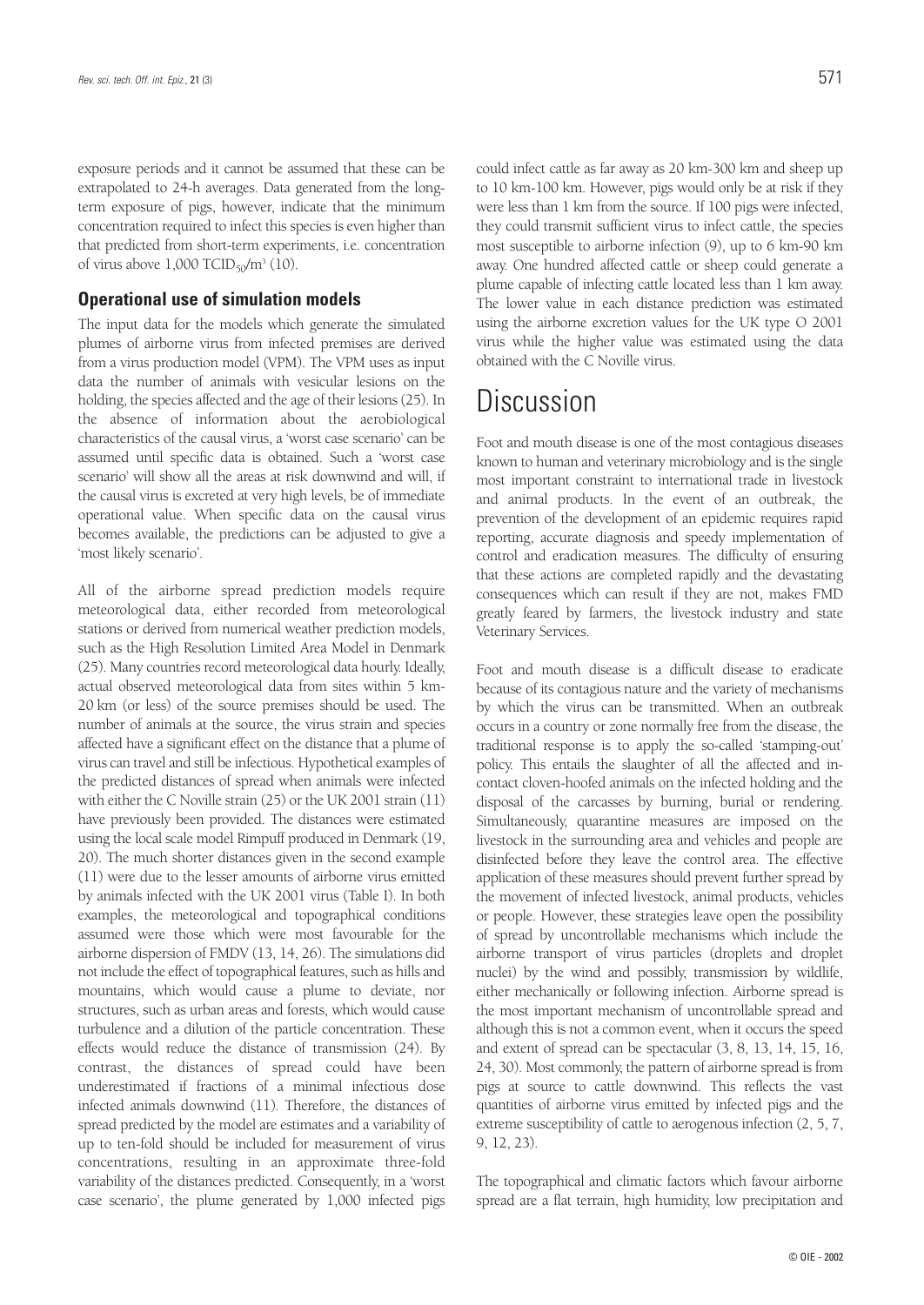low to moderate wind speed (25, 26). Long distance transport of virus in plumes is especially likely across seaways as the surface turbulence is low and the concentration of airborne particles can be maintained for greater distances than over land. The longest distance of airborne spread is believed to be 300 km when outbreaks in pig farms in Brittany (northern France), in March 1981, spread infection to cattle on the Isle of Wight (8). By contrast, the longest recorded distance for spread over land occurred at the commencement of the FMD epidemic which took place in the UK in 1967-1968 when disease was spread over 60 km. In the latter epidemic, the same pattern of spread prevailed, i.e. pigs at source to cattle downwind (3).

Models for simulating the airborne spread of FMD have been developed in England, Denmark, France and Spain. They fall into two categories, those designed for predicting spread over short distances (<10 km) and those predicting spread over distances of up to several hundred km (8, 18, 19, 20, 21, 25, 26). Models can be improved as a result of advances in knowledge of the behaviour of particles in the atmosphere, computer technology and the aerobiology of FMDV.

The results summarised in this paper have confirmed that pigs emit larger amounts of airborne FMDV than cattle and sheep and that the amounts of virus emitted by cattle and sheep are comparable. These results also confirmed that the strain of virus markedly influences the amount of airborne virus emitted. Therefore, the major determinants of the quantity of airborne virus emitted from an infected holding and the distance downwind that animals will potentially be at risk are the species affected on the holding, the number of animals affected, the strain of virus, the weather and the topography. The relative risks of spread have been simulated using data obtained from experiments with strains at either end of the spectrum of airborne excretion, i.e. the UK type O 2001 strain, excreted in low amounts and the C Noville strain, excreted in high amounts. The simulations suggested that 100 affected pigs could transmit sufficient virus to infect cattle up to 6 km-90 km away depending on the strain of virus, but in the case of pigs downwind, the predicted distance of spread was less than a few hundred meters. In this context, the relatively large differences in the maximum amounts of airborne virus excreted by pigs infected with different strains of virus will have a significant influence on the distance of spread to cattle and sheep. A fraction of a 'minimal' dose could potentially be infectious, especially if a large number of cattle were exposed (27). Theoretically, the exposure of pigs to a fraction of a  $MID_{50}$  could result in a few animals becoming infected (17, 27). These animals could then amplify the amount of virus and transmit the disease to others, either directly or indirectly. In the experiments conducted by the authors, pigs were only infected when exposed to a very large dose of airborne virus. Doses below the  $MID_{50}$  resulted in a weak, transient antibody reaction in a few animals. These pigs did not transmit infection to others in contact with them. This suggests that, at least in pigs, there

is a threshold level below which infection does not occur, or more likely, where respiratory clearance can prevent the establishment of infection. The distances over which plumes of virus originating from cattle or sheep would present a risk are much shorter. The simulations predict that 100 infected cattle or sheep would be required at source for an infectious dose to travel a distance of less than 1 km and be sufficient to infect cattle. Pigs are unlikely to be infected by this route unless they were located very close to infected cattle or sheep. These predictions are based on the virus emissions by animals at rest. Data is not available for the excretion rates of active animals but a higher respiratory rate would probably lead to an increase in the amount of virus emitted.

The remarkable resistance of pigs to infection by airborne virus compared to cattle and sheep has been confirmed. Indeed pigs were so resistant that the minimal infectious doses for the different strains were difficult or impossible to establish. Therefore, during outbreaks, the risk of infection of pigs under plumes of airborne virus would probably be extremely low. A zero risk could not be predicted since some strains of virus might be more infectious and furthermore, if a large concentration of pigs was exposed, the probability would be greater that a few animals might initially succumb to infection. Infection could then develop within the herd and form a potential source for dissemination further afield.

# **Conclusions**

Among the various mechanisms by which FMD can be spread is the transport of virus on the wind. This is an uncommon means of spread over long distances, requiring the coincidence of particular epidemiological and climatic factors. However, when airborne spread occurs, the consequences can be spectacular. This mechanism of spread is important because infection can be carried beyond control areas and across borders and seaways. Computer-based simulation models have been developed which can analyse the risk of airborne spread during outbreaks. The generation and depiction of airborne plumes by these models can assist decision-making and help to optimise the efficiency with which personnel are deployed for surveillance purposes. Further research is required to refine the input data for the models and to improve their accuracy.

### Acknowledgements

Geoffrey Hutchings, Nigel Ferris, Luke Fitzpatrick, Nigel Tallon and Darren Nunney of the Institute for Animal Health, Pirbright, are thanked for their excellent technical assistance. The research was supported by the Department for the Environment, Food and Rural Affairs of the United Kingdom and the Ministry of Transport of Denmark.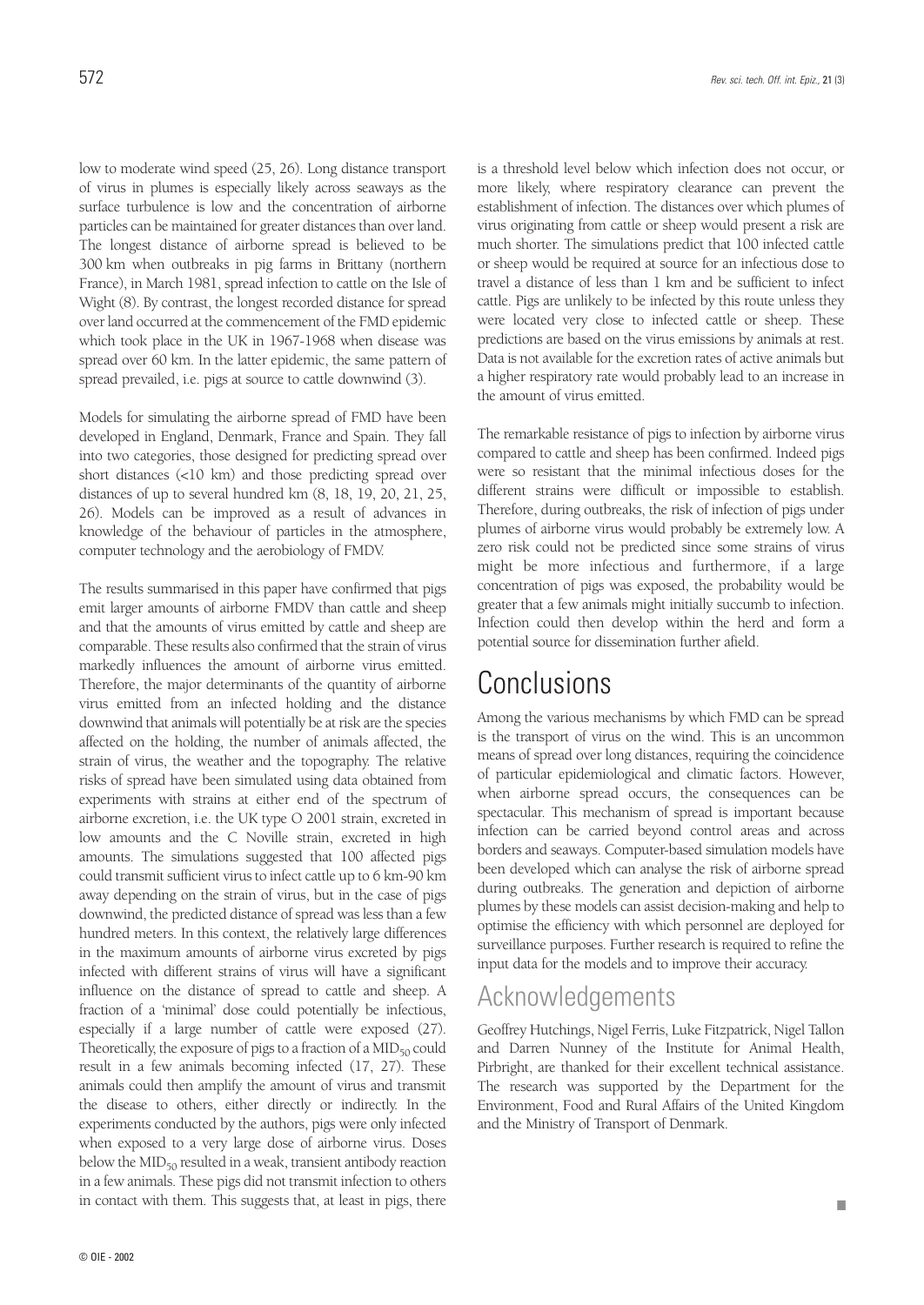### **Prévision de la diffusion du virus de la fièvre aphteuse par voie aérienne**

A.I. Donaldson & S. Alexandersen

#### **Résumé**

La fièvre aphteuse peut se propager par plusieurs mécanismes y compris, dans certaines conditions climatiques et épidémiologiques, par voie aérienne. Les auteurs décrivent les récents progrès enregistrés dans la connaissance des caractéristiques aérobiologiques de la fièvre aphteuse. La souche virale et les espèces animales contaminées jouent un rôle déterminant dans la diffusion du virus par voie aérienne. La plus forte excrétion de virus est observée chez les porcins. Elle est plus faible chez les bovins et les ovins, qui en produisent des quantités équivalentes. L'excrétion maximale intervient en phase préclinique de la maladie chez les ovins, alors qu'elle coïncide avec l'apparition des premiers signes cliniques chez les bovins et les porcins. La probabilité d'infection aérogène varie considérablement selon l'espèce animale. Les bovins y sont les plus sensibles, suivis des ovins ; les porcs sont très résistants. Des simulations sur ordinateur ont été effectuées pour analyser et prévoir le risque de diffusion du virus de la fièvre aphteuse par voie aérienne ; elles ont été utilisées avec succès lors des épizooties, pour appuyer la prise de décision. Des études complémentaires sont nécessaires pour affiner et développer ces simulations en vue d'un usage opérationnel.

#### **Mots-clés**

Diffusion – Fièvre aphteuse – Modélisation – Prévision de la diffusion aérienne – Simulation – Transmission.

■

### **Predicción de la propagación de la fiebre aftosa por transmisión aérea del virus**

A.I. Donaldson & S. Alexandersen

#### **Resumen**

La fiebre aftosa puede propagarse por diversos mecanismos, entre ellos, en determinadas condiciones climáticas y epidemiológicas, la transmisión del virus por vía aérea. Los autores describen los hallazgos más recientes sobre las características aerobiológicas de la fiebre aftosa. La cepa vírica y la especie del animal infectado son factores decisivos en la emisión aérea del virus. Los porcinos emiten la mayor cantidad de virus, y los bovinos y ovinos una cantidad menor, aunque parecida en ambos casos. En la oveja, el máximo nivel de excreción aérea del virus es anterior a la fase clínica de la enfermedad, mientras que en los bovinos y porcinos el pico de excreción coincide con la aparición de los primeros signos clínicos. La probabilidad de infección aerógena es muy distinta según la especie de que se trate. Los bovinos son los más susceptibles, seguidos por los ovinos. Los porcinos, en cambio, son muy resistentes a esa vía de contagio. Con objeto de analizar y predecir el riesgo de propagación de la fiebre aftosa por vía aérea se han elaborado modelos de simulación por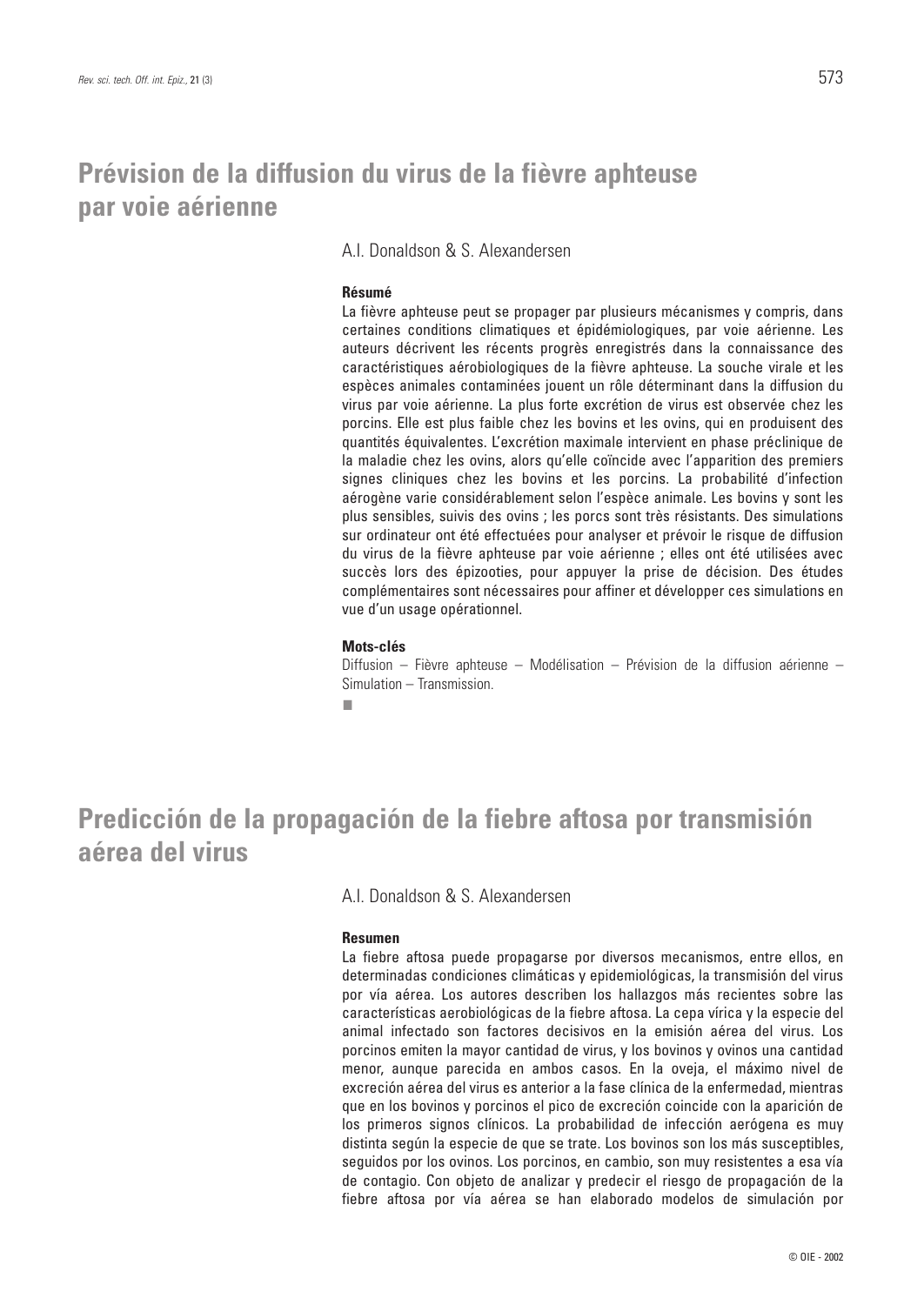ordenador, utilizados con éxito, en el curso de brotes infecciosos, como instrumento de apoyo a la adopción de decisiones. No obstante, es necesario seguir investigando para perfeccionar y ampliar los modelos y mejorar así sus prestaciones en la práctica.

#### **Palabras clave**

Fiebre aftosa – Modelos – Predicción de la transmisión por vía aérea – Propagación – Simulación – Transmisión.

■

# References

- 1. Alexandersen S., Brotherhood I. & Donaldson A.I. (2002). Natural aerosol transmission of foot-and-mouth disease virus to pigs: minimal infectious dose for strain  $O<sub>1</sub>$  Lausanne. *Epidemiol. Infect.*, **128**, 301-312.
- 2. Alexandersen S. & Donaldson A.I. (2002). Further studies to quantify the dose of natural aerosols of foot-and-mouth disease virus for pigs. *Epidemiol. Infect.*, **128**, 313-323.
- 3. Anon. (1968). Report of the Committee of Inquiry on Footand-Mouth Disease. Part 1, 1969. London, Ministry of Agriculture, Fisheries & Food, Her Majesty's Stationery Office, 41-42.
- 4. Donaldson A.I. (1987). Foot-and-mouth disease: the principal features. *Irish vet. J.*, **41**, 325-327.
- 5. Donaldson A.I., Herniman K.A.J., Parker J. & Sellers R.F. (1970). – Further investigations on the airborne excretion of foot-and-mouth disease virus. *J. Hyg. (Camb.)*, **68**, 557-564.
- 6. Donaldson A.I. & Ferris N.P. (1980). Sites of release of airborne foot-and-mouth disease virus from infected pigs. *Res. vet. Sci.*, **29**, 315-319.
- 7. Donaldson A.I., Ferris N.P. & Gloster J. (1982). Air sampling of pigs infected with foot-and-mouth disease virus: comparison of Litton and cyclone samplers. *Res. vet. Sci.*, **33**, 384-385.
- 8. Donaldson A.I., Gloster J., Harvey L.D.J. & Deans D.H. (1982). – Use of prediction models to forecast and analyse airborne spread during the foot-and-mouth disease outbreaks in Brittany, Jersey and the Isle of Wight in 1981. *Vet. Rec.*, **110**, 53-57.
- 9. Donaldson A.I., Gibson C.F., Oliver R., Hamblin C. & Kitching R.P. (1987). – Infection of cattle by airborne footand-mouth disease virus: minimal doses with  $O<sub>1</sub>$  and SAT 2 strains. *Res. vet. Sci.*, **43**, 339-346.
- 10. Donaldson A.I. & Alexandersen S. (2001). The relative resistance of pigs to infection by natural aerosols of foot-andmouth disease virus. *Vet. Rec.*, **148**, 600-602.
- 11. Donaldson A.I., Alexandersen S., Sørensen J.H. & Mikkelsen T. (2001). – The relative risks of the uncontrollable (airborne) spread of foot-and-mouth disease by different species. *Vet. Rec.*, **148**, 602-604.
- 12. Gibson C.F. & Donaldson A.I. (1986). Exposure of sheep to natural aerosols of foot-and-mouth disease virus. *Res. vet. Sci.*, **41**, 45-49.
- 13. Gloster J., Blackall R.M., Sellers R.F. & Donaldson A.I. (1981). – Forecasting the airborne spread of foot-and-mouth disease. *Vet. Rec.*, **108**, 370-374.
- 14. Gloster J., Sellers R.F. & Donaldson A.I. (1982). Long distance transport of foot-and-mouth disease virus over the sea. *Vet. Rec.*, **110**, 47-52.
- 15. Henderson R.J. (1969). The outbreak of foot-and-mouth disease in Worcestershire. An epidemiological study: with special reference to spread of the disease by wind-carriage of the virus. *J. Hyg.*, **67**, 21-33.
- 16. Hugh-Jones M.E. & Wright P.B. (1970). Studies on the 1967-1968 foot-and-mouth disease epidemic. The relation of weather to the spread of disease. *J. Hyg.*, **68**, 253-271.
- 17. Lennette E.H. (1964). Diagnostic procedures for viral and rickettsial diseases. American Public Health Association, Inc., Broadway, New York, 48-51.
- 18. Maragon S., Facchin E., Moutou F., Massirio I., Vincenzi G. & Davies G. (1994). – The 1993 Italian foot-and-mouth disease epidemic: epidemiological features of the four outbreaks identified in Verona province (Veneto region). *Vet. Rec.*, **135**, 53-57.
- 19. Mikkelsen T., Larsen S.E. & Thykier-Nielsen S. (1984). Description of the Risr puff diffusion model. *Nucl. Technol.*, **67**, 56-65.
- 20. Mikkelsen T., Thykier-Nielsen S., Astrup P., Santabárbara J.M., Sørensen J.H., Rasmussen A., Robertson L., Ullerstig A., Deme S., Martens R., Bartzis J.G. & Päsler-Sauer J. (1997). – MET-RODOS: a comprehensive atmospheric dispersion module. *Radiat. Protec. Dosimetry*, **73**, 45-56.
- 21. Ryall D.B. & Maryon R.H. (1998). Validation of the UK Met Office's NAME model against the ETEX dataset. *Atmosph. Environ.*, **32**, 4265-4276.
- 22. Sellers R.F. (1971). Quantitative aspects of the spread of foot-and-mouth disease. *Vet. Bull.*, **41**, 431-439.